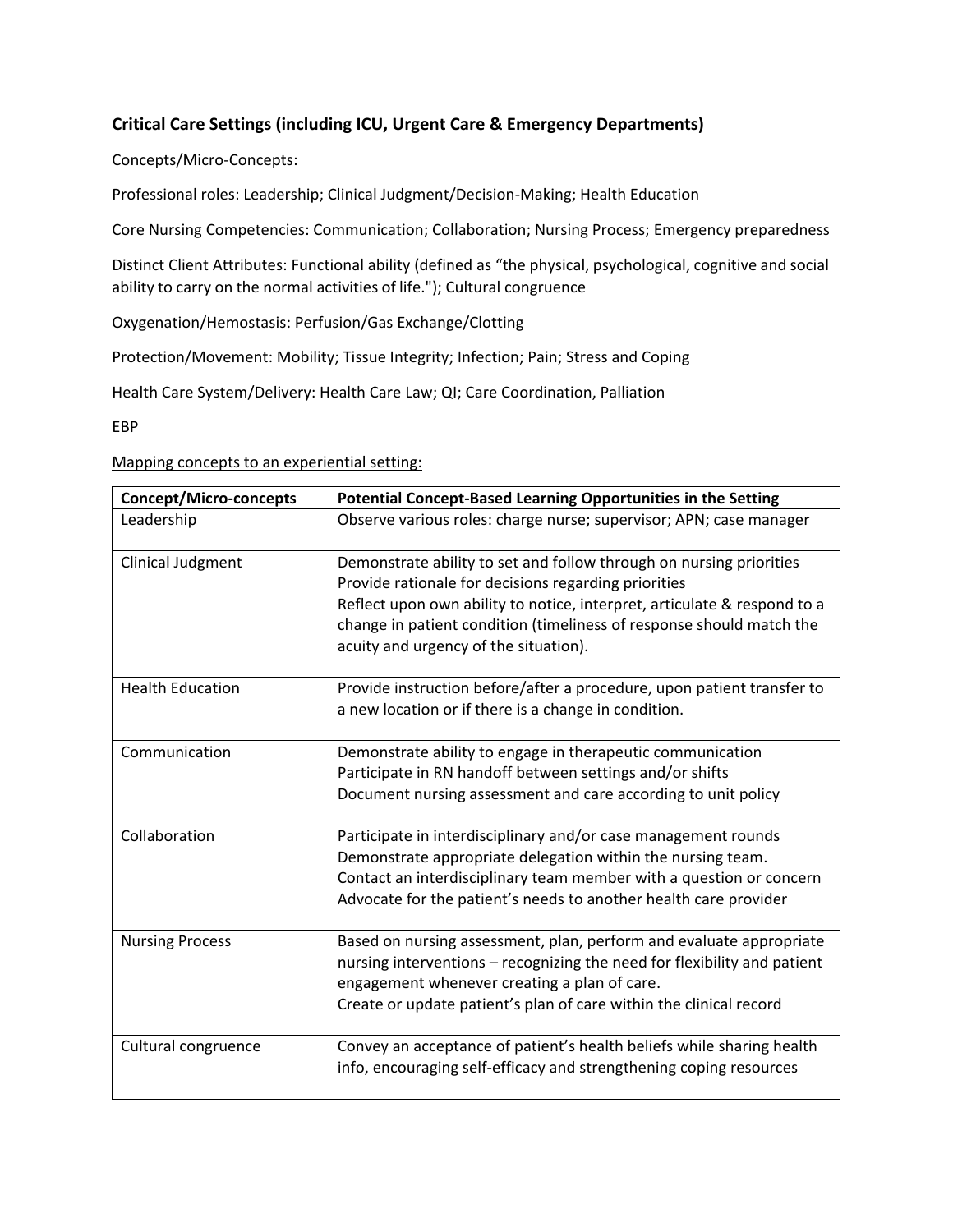|                                | Seek to understand how the patient's cultural beliefs and preferences                                                                |
|--------------------------------|--------------------------------------------------------------------------------------------------------------------------------------|
|                                | impact the plan of care and the patient's ability to care for self                                                                   |
| Glucose regulation             | Assess and intervene to maintain glucose control                                                                                     |
| Nutrition                      | Assess and promote proper nutrition, including patient/family                                                                        |
|                                | education & enteral and parenteral supplements as ordered                                                                            |
| Perfusion                      | Integrate observational data with data obtained from hemodynamic                                                                     |
|                                | monitoring sources to assess patient's status                                                                                        |
| Oxygenation/Hemostasis         | Recognize and treat life-threatening or hemodynamically significant<br>cardiac arrhythmias or bleeding                               |
|                                | Recognize and treat acid-base imbalances using interventions involving                                                               |
|                                | mechanical ventilator or medications                                                                                                 |
|                                | Recognize and treat shock, DIC, massive PE, kidney or liver failure                                                                  |
| <b>Intracranial Regulation</b> | Integrate observational data with data obtained from ICP monitoring                                                                  |
|                                | sources to assess patient's neurologic status<br>Recognize and treat traumatic brain injury, cerebral hemorrhage                     |
|                                |                                                                                                                                      |
| Tissue Integrity/Infection     | Intervene to prevent or treat complications after surgery or related to                                                              |
|                                | hospitalization including but not limited to surgical site infection,                                                                |
|                                | ventilator associated pneumonia, CLABSI, CAUTI, pressure injury.                                                                     |
| Protection/movement            | Assess and intervene to promote physical activity.                                                                                   |
| Pain                           | Intervene to prevent/manage pain, anxiety and nausea.                                                                                |
|                                | Explore non-pharmacological methods for pain control.<br>Participate in pain control strategies for opioid-addicted patients         |
|                                |                                                                                                                                      |
| Coping & Stress Regulation     | Explore the role social determinants play in coping/stress regulation                                                                |
|                                | Consider non-pharmacological options to improve coping and reduce<br>delirium (e.g., minimize sensory overload, promote sleep cycle) |
|                                |                                                                                                                                      |
| <b>Health Care Law</b>         | Describe nursing management of the dying patient, including how an                                                                   |
| Palliation                     | advanced directive may guide family decision making r/t resuscitation,<br>organ and tissue donation and end of life care             |
|                                |                                                                                                                                      |
| Quality Improvement (QI)       | Explore the PDSA cycle involved in a unit-based QI activity                                                                          |
|                                | Attend at least 2 unit-based QI meetings                                                                                             |
| EBP                            | Identify an application of research or EBP guideline r/t patient care                                                                |
|                                | Identify an area of clinical practice where evidence is lacking to guide                                                             |
|                                | practice.                                                                                                                            |

From Steph Kraus: for ICU level of care, experiences could include:

Hemodynamic assessment and interventions